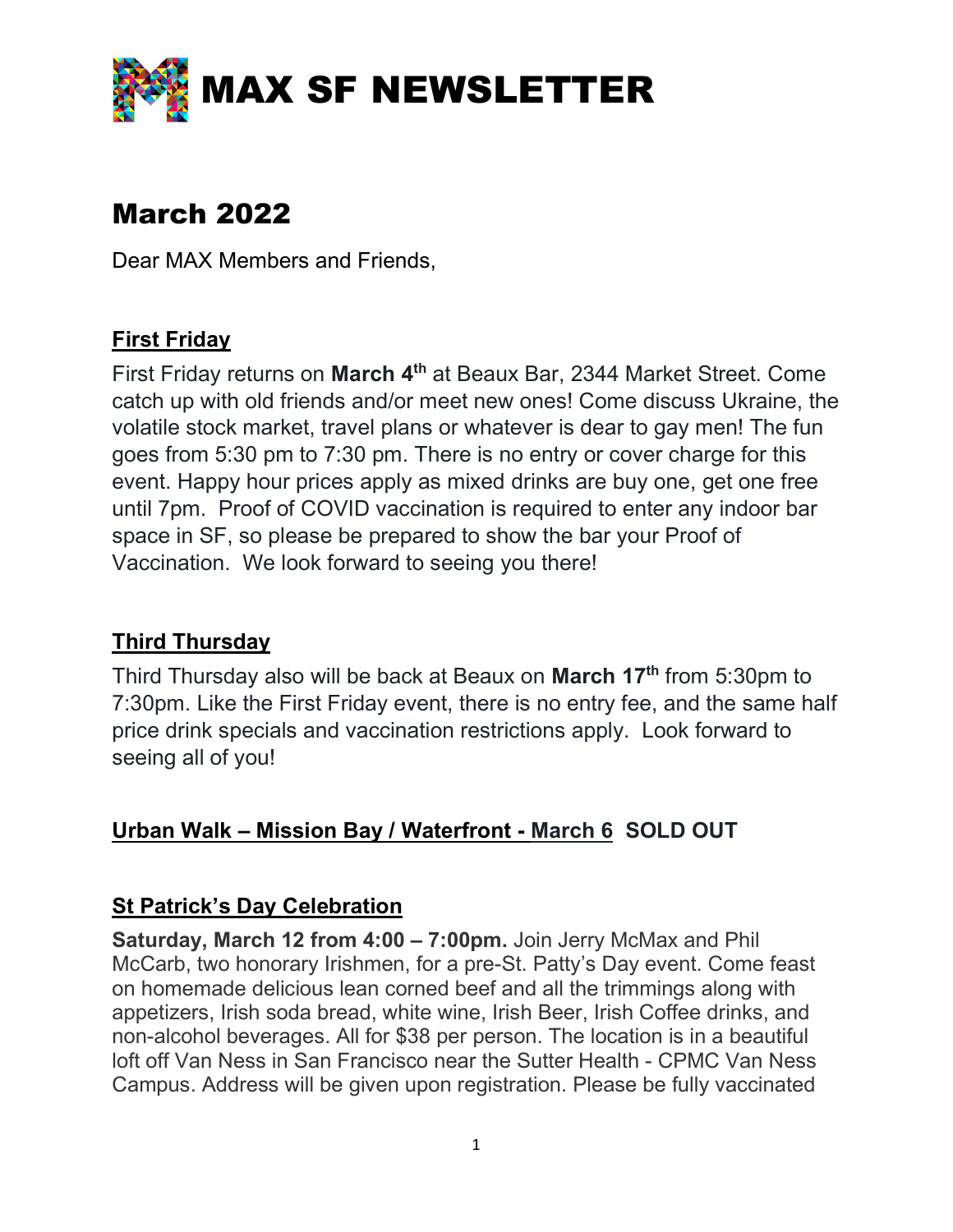

with a booster. Sorry no refunds. We must limit this event to the first 20. A wait list will be available. To reserve a spot for this party and for more information, click on the following link: https://maxsf.org/event-4718566 Deadline to register is March 8.

For additional information, contact Jerry Tusan at: jerry.tusan@maxsf.org

# Bars of Interest – Last Rites Bar

Wednesday, March 23 from 6:00pm - 7:30pm. Enjoy a unique experience at this hidden gem, Last Rites Bar, located at 718 14th St, off Market and Church in San Francisco. The décor is somewhere between Jurassic Park and Tropical Paradise with waterfalls, plants, and the remnants of an airplane. Design also features two gargantuan skulls. The bartenders have several specialty cocktails only available here. The Bar opens at 6pm, no early birds. Be prepared to show proof of vaccination.

#### Volunteer Day

Sunday, April 10 at 4:00 pm - MAX has scheduled a "Volunteer Day" that will allow members the opportunity to plan and help champion events they like to see happen. Although ideas are wonderful, we specifically are looking for volunteers who actually will organize and implement their ideas. Or help with other events and IT-Admin matters. Being involved in the organization provides members a much greater opportunity to connect with each other and expand their social network.

We also welcome members willing to provide host sites for MAX events. Larger sized sites particularly are welcomed. Hosts can choose to be or not be actively involved in organizing the event, as MAX can handle the necessary logistics as needed.

For more information, contact Jim Tom at  $\lim_{\alpha \to 0}$  maxsf.org or contact any MAX board member. Location in San Francisco will be provided to volunteers who RSVP. Wine will be served.